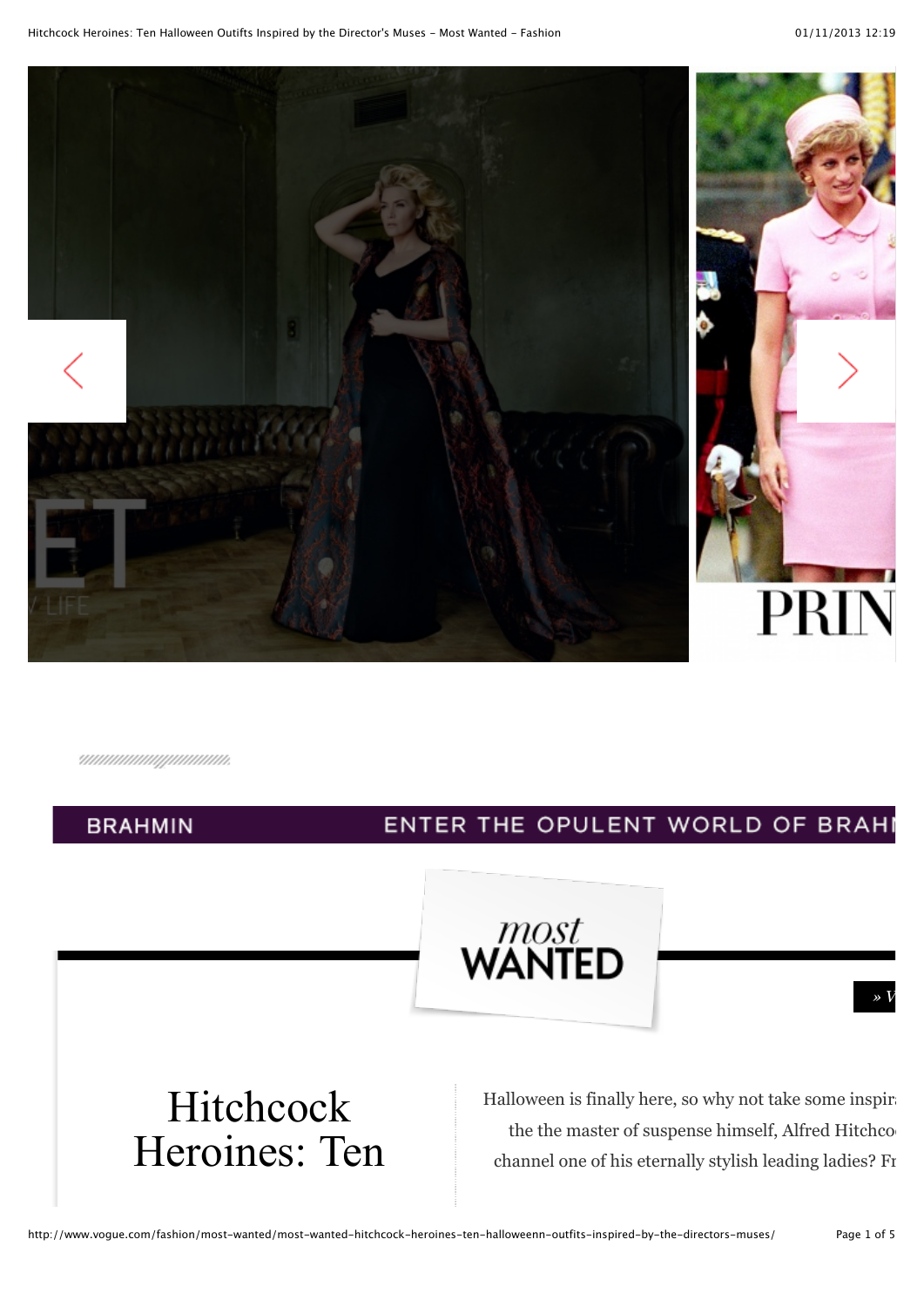## Halloween Outifts Inspired by the Director's Muses

*edited by Kelly Connor*

**Novak'**s sexy sophistication in *Vertigo* to **Tippi Hedren'** classic frosty blonde hair and that iconic seafoam gr from *The Birds*, here are ten Hitchcockian looks that particularly right this season.



*2 of 10*

Tom Ford Beauty Nail Lacquer in Carnal Red, \$32 [bergdorfgoodman.com](http://rstyle.me/n/cjt87nz56)

Globe Trotter 26" safari colonial centenary suitcase, \$2,150 [luisaviaroma.com](http://rstyle.me/n/cjucnnz56)

Tory Burch Liv embellished-silk georgette dress, \$995 [net-a-porter.com](http://rstyle.me/n/b82uknz56)